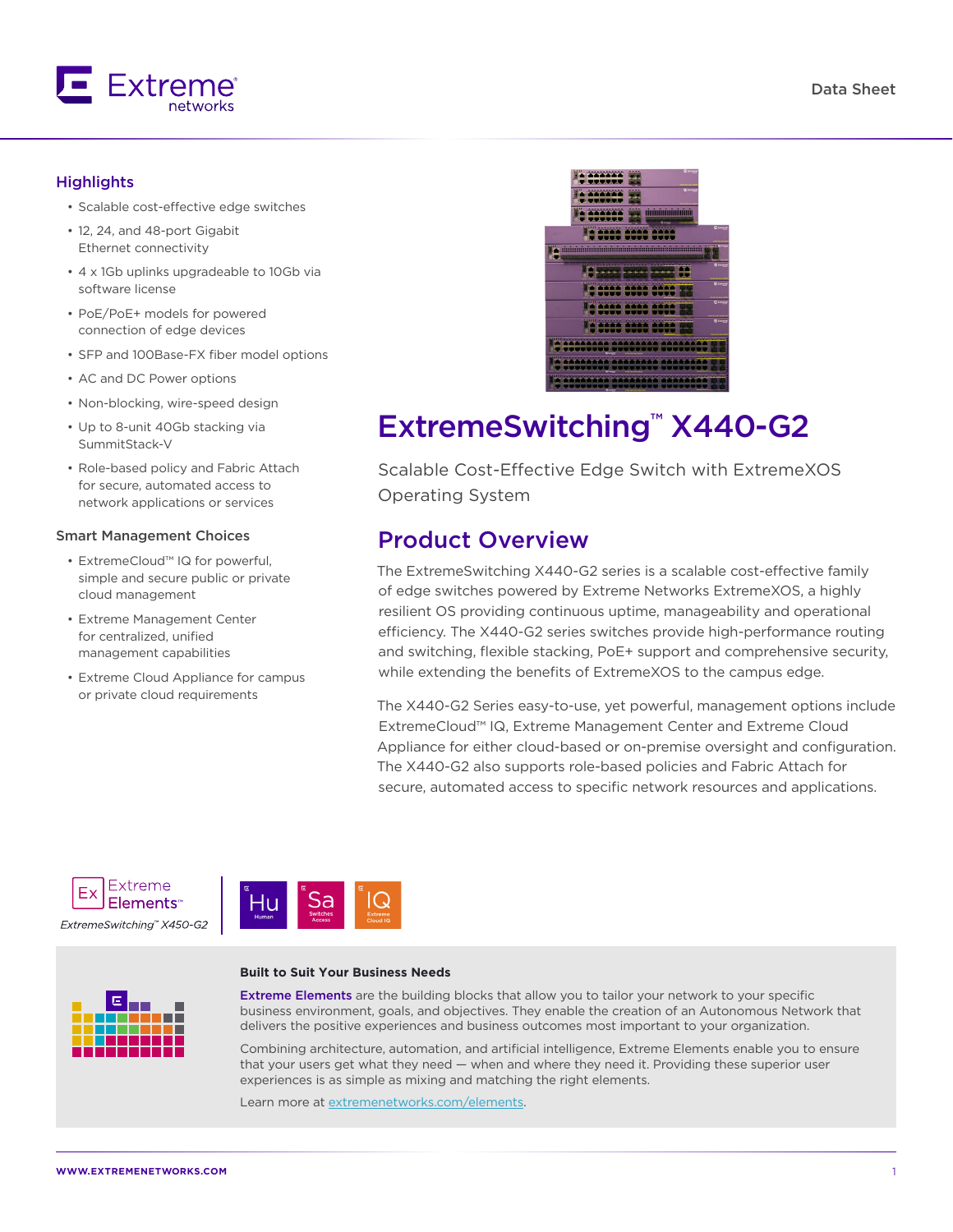# Intelligent Switching

The X440-G2 Series supports sophisticated and intelligent Layer 2 switching, as well as Layer 3 IPv4/IPv6 routing. They also support role-based policy capabilities, bidirectional Access Control Lists, aswell as granular (8 Kbps) ingress/egress bandwidth control. Altogether, these enable fine-grained control over traffic flows, as well as controlled access to specific network services and applications.



### Role-Based Policy

The X440-G2 supports role-based policies that can be centrally administered through the ExtremeControl policy manager. This policy framework empowers network administrators to define distinct roles or profiles to represent specific operational groups that may exist in an enterprise. Each defined role can then be granted individualized access to specific network services and applications and these access privileges remain associated with users as they move across both wired and wireless network access points.



### Flexible 10Gb Upgrades

All X440-G2 base models come equipped with 4 upgradeable 1Gb ports, resident on either the faceplate or rear panel of each model. These 1Gb ports can be upgraded to 10Gb Ethernet via a simple software license. This gives administrators the option to increase switch uplink speeds without replacing the entire switch.



### Audio Video Bridging (AVB)

The X440-G2 series supports IEEE 802.1 Audio Video Bridging to enable reliable, real-time audio/video transmission over Ethernet. AVB technology delivers the quality of service required for today's high-definition and time-sensitive multimedia streams.



### High-Performance Stacking

ExtremeXOS SummitStack-V capabilities allow up to eight X440-G2 switches to be stacked together via two of the native X440-G2 10Gb ports. This provides 40Gb per unit stacking and allows use of standard 10Gb Ethernet cabling and optics technologies, enabling long distance stacking connectivity of up to 40 Km.



X440-G2 Series switches support both IEEE 802.3at PoE+ and IEEE 802.3af PoE to enable connection of standards compliant PoE devices today and into the future. The X440-G2 can support full PoE+ 30W power across all 48 ports with an external redundant power supply (RPS).



### Management

The X440-G2 can be managed in a variety of ways. Simple onbox management functions are delivered by a web-based GUI, and a generic CLI is available for manual configuration.

ExtremeCloudTM IQ along with Extreme Management Center (XMC) and Extreme Cloud Appliance also provide a comprehensive unified management capability with a consolidated view of users, devices and applications for wired and wireless networks. Zero-touch provisioning lets one quickly bring new X440-G2 switches online and a granular view of devices, ports and users enables efficient inventory and network topology management.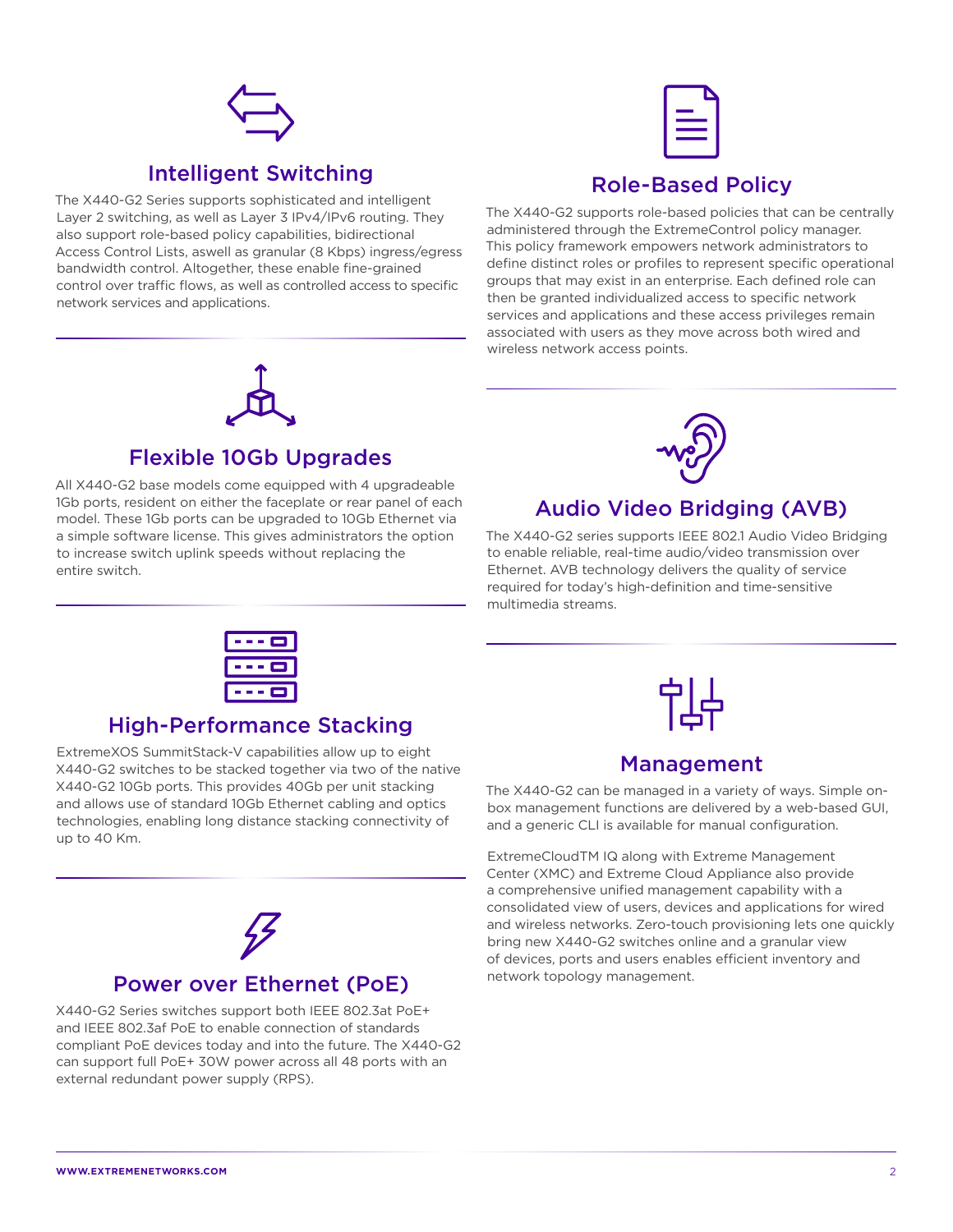### Product Specifications

#### Performance and Scaling

| <b>Switch Model</b>  | Maximum 10/100/1000<br><b>Base-T Ports</b> | <b>Maximum Active</b><br><b>1Gb SFP Ports</b> | Maximum 10Gb<br><b>SFP+ Ports</b> | <b>Aggregated Switch</b><br>Bandwidth* | <b>Frame Forwarding</b><br>Rate* |
|----------------------|--------------------------------------------|-----------------------------------------------|-----------------------------------|----------------------------------------|----------------------------------|
| X440-G2-12t-10GE4    | 12                                         | $\overline{4}$                                | 4 via license                     | 104 GBPS                               | 77.4 MPPS                        |
| X440-G2-24t-10GE4    | 24                                         | $8(4 + 4$ Combo)                              | 4 via license                     | 128 GBPS                               | 95.2 MPPS                        |
| X440-G2-48t-10GE4    | 48                                         | $8(2 + 6$ Combo)                              | 4 via license                     | 176 GBPS                               | 130.9 MPPS                       |
| X440-G2-12p-10GE4    | 12                                         | 4                                             | 4 via license                     | 104 GBPS                               | 77.4 MPPS                        |
| X440-G2-24p-10GE4    | 24                                         | $8(4 + 4$ Combo)                              | 4 via license                     | 128 GBPS                               | 95.2 MPPS                        |
| X440-G2-48p-10GE4    | 48                                         | $8(2 + 6$ Combo)                              | 4 via license                     | <b>176 GBPS</b>                        | 130.9 MPPS                       |
| X440-G2-24t-10GE4-DC | 24                                         | $8(4 + 4$ Combo)                              | 4 via license                     | 128 GBPS                               | 95.2 MPPS                        |
| X440-G2-48t-10GE4-DC | 48                                         | $8(2 + 6$ Combo)                              | 4 via license <sup>1</sup>        | <b>176 GBPS</b>                        | 130.9 MPPS                       |
| X440-G2-24x-10GE4    | 4 Combo                                    | $28(24 + 4$ Combo)                            | 4 via license                     | 128 GBPS                               | 95.2 MPPS                        |
| X440-G2-24fx-GE4     | 24 100 Base-FX                             | 4                                             | $\circ$                           | 12.8 GBPS                              | 9.5 MPPS                         |
| X440-G2-12t8fx-GE4   | 12 10/100/1000 + 8<br>100 Base-FX          | $\overline{4}$                                | $\circ$                           | 33.6 GBPS                              | <b>25.0 MPPS</b>                 |
| X440-G2-24t-GE4      | 24 10/100/1000                             | $\overline{\mathcal{A}}$                      | $\Omega$                          | 56 GBPS                                | 41.7 MPPS                        |

2 10GBase-T combo ports

\*with 10Gb licenses if available with license

- Less than 4 microsecond latency (64-byte)
- Layer 2/MAC Addresses: 16K
- IPv4 LPM Entries: 480
- IPv4 Hosts: 1000
- IPv6 LPM (64-bit) Entries: 240
- 4096 user-created VLAN/VMANs \*
- 9216 Byte Max Packet Size (Jumbo Frame)
- 128 load sharing trunks, up to 8 members per trunk
- 1,024 ingress bandwidth meters, 256 egress meters
- Ingress and egress bandwidth policing/rate limiting per flow/ACL
- 8 QoS egress queues/port
- Egress bandwidth rate shaping per egress queue and per port.
- Rate Limiting Granularity: 8 Kbps
- Half-duplex 10/100 supported on the following 10/100/1000 ports:
	- 12 port switches: Ports 1-12
	- 24 port switches: Ports 1-16
	- 48 port switches: Ports 1-16 and Ports 25-40

\* 2 VLANs reserved for system use

- LRM support on rear-panel SFP/SFP+ ports on all 48-port switches
- Policy Capabilities
	- Policy Profiles: 63
	- Rules per Profile: Up to 440
	- Authenticated Policy Users per Switch: Up to 1,536
	- Authenticated Policy Users per Port: Up to 1,536
	- Unique Permit/Deny Rules per switch: 440
		- MAC Rules: N/A
		- IPv4 Rules: 256
		- IPv6 Rules: N/A
		- L2 Rules: 184
- Rate Limiting: Per Class of Service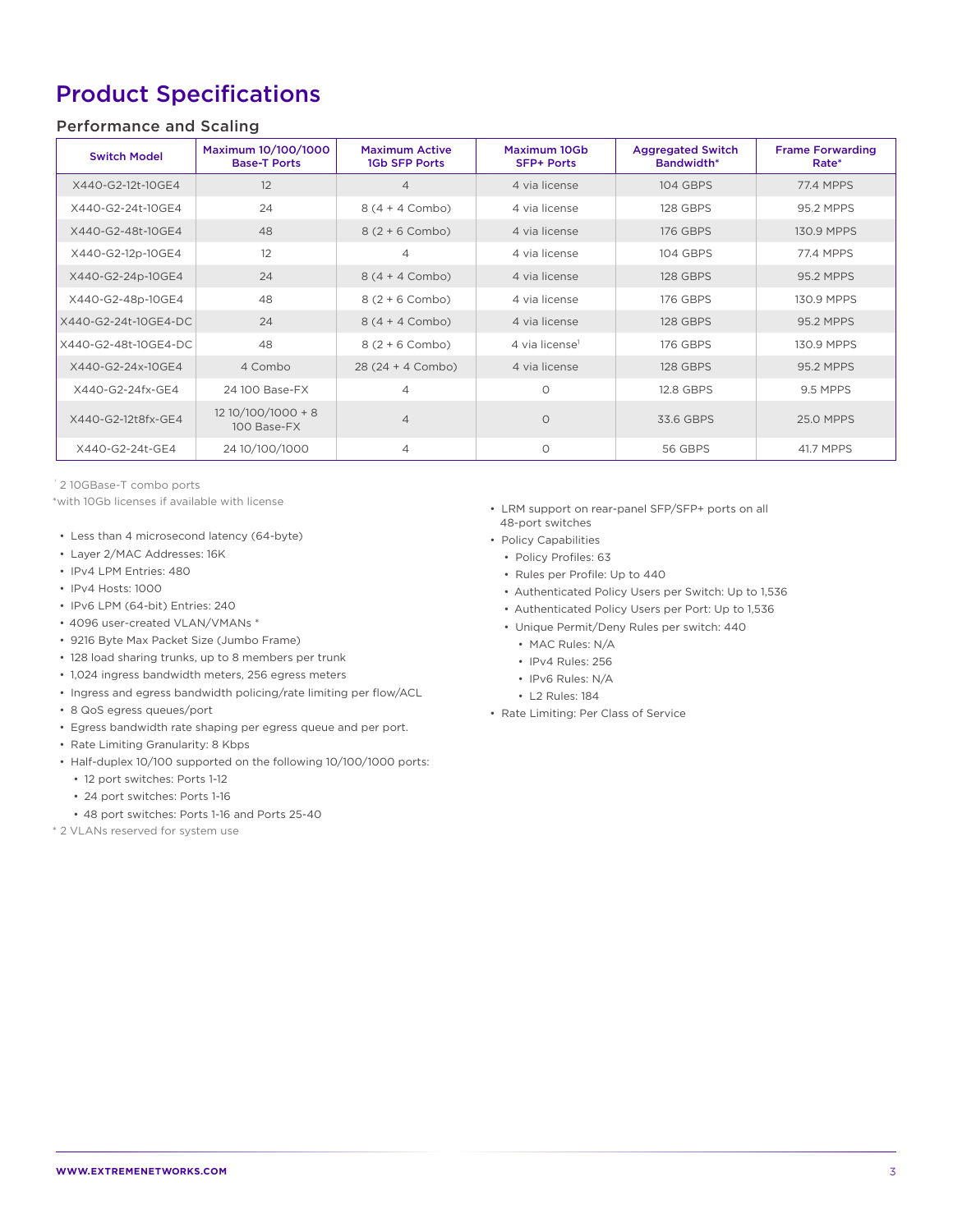### Specifications (cont.)

#### External Ports/Slots

| <b>Switch Hardware</b> | <b>Ports</b>                                                                                                                                                                                                                                                                                                                                                                                  |
|------------------------|-----------------------------------------------------------------------------------------------------------------------------------------------------------------------------------------------------------------------------------------------------------------------------------------------------------------------------------------------------------------------------------------------|
| X440-G2-12t-10GE4      | • 12 x 10/100/1000BASE-T (RJ-45)<br>• 4 x 1GBASE-X SFP (unpopulated front-panel ports) upgradeable to 10Gb Ethernet via licensing<br>• 1 x Serial (console port RJ-45) with RTS/CTS modem control<br>• 1 x 10/100/1000BASE-T out-of-band management port<br>• Coaxial Barrel Connector RPS port                                                                                               |
| X440-G2-24t-10GE4      | • 24 x 10/100/1000BASE-T (RJ-45)<br>• 4 x 1GBASE-X SFP (unpopulated) combo ports<br>• 4 x 1GBASE-X SFP (unpopulated rear-panel ports) upgradeable to 10Gb Ethernet via licensing<br>• 1 x Serial (console port RJ-45) with RTS/CTS modem control<br>• 1 x 10/100/1000BASE-T out-of-band management port<br>• 2x7 RPS port                                                                     |
| X440-G2-48t-10GE4      | • 48 x 10/100/1000BASE-T (RJ-45)<br>• 4 x 1GBASE-X SFP (unpopulated) combo ports<br>• 2 x 1GbE copper combo ports upgradable to 10GbE on rear-panel<br>• 4 x 1GBASE-X SFP (unpopulated rear-panel ports) upgradeable to 10Gb Ethernet via licensing<br>• 1 x Serial (console port RJ-45) with RTS/CTS modem control<br>• 1 x 10/100/1000BASE-T out-of-band management port<br>• 2x7 RPS port  |
| X440-G2-12p-10GE4      | • 12 x 10/100/1000BASE-T PoE-Plus<br>• 4 x 1GBASE-X SFP (unpopulated front-panel ports) upgradeable to 10Gb Ethernet via licensing<br>• 1 x Serial (console port RJ-45) with RTS/CTS modem control<br>• 1 x 10/100/1000BASE-T out-of-band management port<br>• 2x7 RPS port                                                                                                                   |
| X440-G2-24p-10GE4      | • 24 x 10/100/1000BASE-T PoE-Plus<br>• 4 x 1GBASE-X SFP (unpopulated) combo ports<br>• 4 x 1GBASE-X SFP (unpopulated rear-panel ports) upgradeable to 10Gb Ethernet via licensing<br>• 1 x Serial (console port RJ-45) with RTS/CTS modem control<br>• 1 x 10/100/1000BASE-T out-of-band management port<br>• 2x7 RPS port                                                                    |
| X440-G2-48p-10GE4      | • 48 x 10/100/1000BASE-T PoE-Plus<br>• 4 x 1GBASE-X SFP (unpopulated) combo ports<br>• 2 x 1GbE copper combo ports upgradable to 10GbE on rear-panel<br>• 4 x 1GBASE-X SFP (unpopulated rear-panel ports) upgradeable to 10Gb Ethernet via licensing<br>• 1 x Serial (console port RJ-45) with RTS/CTS modem control<br>• 1 x 10/100/1000BASE-T out-of-band management port<br>• 2x9 RPS port |
| X440-G2-24t-10GE4-DC   | • 24 x 10/100/1000BASE-T (RJ-45)<br>• 4 x 1GBASE-X SFP (unpopulated) combo ports<br>• 4 x 1GBASE-X SFP (unpopulated rear-panel ports) upgradeable to 10Gb Ethernet via licensing<br>• 1 x Serial (console port RJ-45) with RTS/CTS modem control<br>• 1 x 10/100/1000BASE-T out-of-band management port<br>• 2x7 RPS port                                                                     |
| X440-G2-48t-10GE4-DC   | • 48 x 10/100/1000BASE-T (RJ-45)<br>• 4 x 1GBASE-X SFP (unpopulated) combo ports<br>• 2 x 1GbE copper combo ports upgradable to 10GbE on rear-panel<br>• 4 x 1GBASE-X SFP (unpopulated rear-panel ports) upgradeable to 10Gb Ethernet via licensing<br>• 1 x Serial (console port RJ-45) with RTS/CTS modem control<br>• 1 x 10/100/1000BASE-T out-of-band management port<br>• 2x7 RPS port  |
| X440-G2-24x-10GE4      | • 24 x SFP (unpopulated)<br>$\cdot$ 4 x 10/100/1000 combo ports<br>• 4 x 1GBASE-X SFP (unpopulated rear-panel ports) upgradeable to 10Gb Ethernet via licensing<br>• 1 x Serial (console port RJ-45) with RTS/CTS modem control<br>• 1 x 10/100/1000BASE-T out-of-band management port<br>• 2x7 RPS port                                                                                      |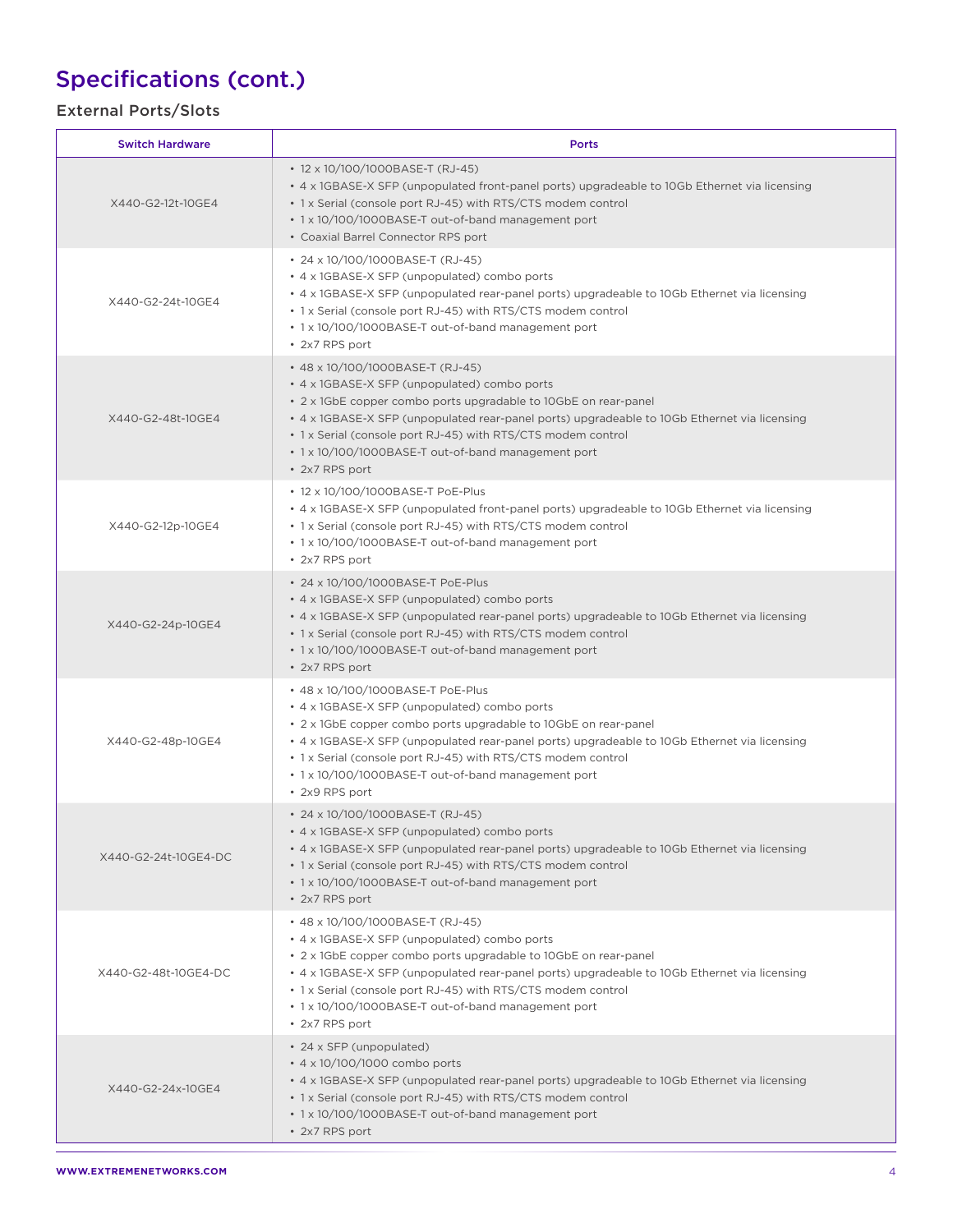### Specifications (cont.)

| <b>Switch Hardware</b> | <b>Ports</b>                                                                                                                                                                                                                                                |
|------------------------|-------------------------------------------------------------------------------------------------------------------------------------------------------------------------------------------------------------------------------------------------------------|
| X440-G2-24fx-GE4       | $\cdot$ 24 x 100Base-FX - LC connectors<br>• 4 x 1GBASE-X SFP (unpopulated front-panel ports)<br>• 1 x Serial (console port RJ-45) with RTS/CTS modem control<br>• 1 x 10/100/1000BASE-T out-of-band management port<br>• 2x7 RPS port                      |
| X440-G2-12t8fx-GE4     | • 12 x 10/100/1000BASE-T with 8 x 100Base-FX - LC connectors<br>• 4 x 1GBASE-X SFP (unpopulated front-panel ports)<br>• 1 x Serial (console port RJ-45) with RTS/CTS modem control<br>• 1 x 10/100/1000BASE-T out-of-band management port<br>• 2x7 RPS port |
| X440-G2-24t-GE4        | • 24 x 10/100/1000BASE-T (RJ-45)<br>• 4 x 1GBASE-X SFP (unpopulated rear-panel ports)<br>• 1 x Serial (console port RJ-45) with RTS/CTS modem control<br>• 1 x 10/100/1000BASE-T out-of-band management port<br>• 2x7 RPS port                              |

#### Physical

| <b>Switch Model</b>  | Weight                       | Height                      | Width                  | Depth                   |
|----------------------|------------------------------|-----------------------------|------------------------|-------------------------|
| X440-G2-12t-10GE4    | 5.82 lb (2.64 kg)            | 1 RU / 1.73 inches (4.4 cm) | 12.01 inches (30.5 cm) | 10.28 inches (26.1 cm)  |
| X440-G2-24t-10GE4    | 8.07 lb (3.66 kg)            | 1 RU / 1.73 inches (4.4 cm) | 17.36 inches (44.1 cm) | 10.01 inches (25.4 cm)  |
| X440-G2-48t-10GE4    | 11.22 lb $(5.09 \text{ kg})$ | 1 RU / 1.73 inches (4.4 cm) | 17.36 inches (44.1 cm) | 14.51 inches (36.85 cm) |
| X440-G2-12p-10GE4    | 6.66 lb $(3.02 \text{ kg})$  | 1 RU / 1.73 inches (4.4 cm) | 12.01 inches (30.5 cm) | 10.28 inches (26.1 cm)  |
| X440-G2-24p-10GE4    | $9.44$ lb $(4.28$ kg)        | 1 RU / 1.73 inches (4.4 cm) | 17.36 inches (44.1 cm) | 10.01 inches (25.4 cm)  |
| X440-G2-48p-10GE4    | 14.55 lb (6.60 kg)           | 1 RU / 1.73 inches (4.4 cm) | 17.36 inches (44.1 cm) | 14.51 inches (36.85 cm) |
| X440-G2-24t-10GE4-DC | 8.07 lb (3.66 kg)            | 1 RU / 1.73 inches (4.4 cm) | 17.36 inches (44.1 cm) | 10.01 inches (25.4 cm)  |
| X440-G2-48t-10GE4-DC | 11.20 lb (5.08 kg)           | 1 RU / 1.73 inches (4.4 cm) | 17.36 inches (44.1 cm) | 14.51 inches (36.85 cm) |
| X440-G2-24x-10GE4    | 8.22 lb (3.73 kg)            | 1 RU / 1.73 inches (4.4 cm) | 17.36 inches (44.1 cm) | 10.01 inches (25.4 cm)  |
| X440-G2-24fx-GE4     | 8.66 lb (3.93 kg)            | 1 RU / 1.73 inches (4.4 cm) | 17.36 inches (44.1 cm) | 10.01 inches (25.4 cm)  |
| X440-G2-12t8fx-GE4   | 6.50 lb $(2.95 \text{ kg})$  | 1 RU / 1.73 inches (4.4 cm) | 12.01 inches (30.5 cm) | 10.28 inches (26.1 cm)  |
| X440-G2-24t-GE4      | 7.98 lb (3.62 kg)            | 1 RU / 1.73 inches (4.4 cm) | 17.36 inches (44.1 cm) | 10.01 inches (25.4 cm)  |

#### CPU/Memory

- 64-bit MIPS Processor, 1 GHz clock, single core
- 1GB ECC DDR3 DRAM
- 4GB eMMC Flash
- 1.5MB packet buffer on 12 24 port switches, 3.0MB packet buffer on 48 port switches

#### LED Indicators

- Per port status LED including power status.
- System Status LEDs: management, fan and power.
- 7 segment display of stack number operational on switches that support stacking.

#### Stacking

- SummitStack-V with support for up to eight switches per stack.
- Mixed stacking with other ExtremeXOS Series switches, so long as all are running the same ExtremeXOS version.
- Requires two of the four available X440-G2 uplink ports.

*Note:* SummitStack-V stacking is enabled on two of the four X440-G2 uplink ports by default (no license required). All stacking ports operate at 10Gb, but do not use standard Ethernet protocols. X440-G2 uplink ports, when not used for stacking, run the standard Ethernet protocol. Nonstacking uplink ports are limited by default to 1GbE, unless upgraded via software license. 10GbE licenses are available, in both two- and four-port versions, as well as a license to upgrade a dual 10GbE uplink switch to a four 10GbE uplink swiitch, that enable X440-G2 uplink ports to run the 10Gb Ethernet protocol.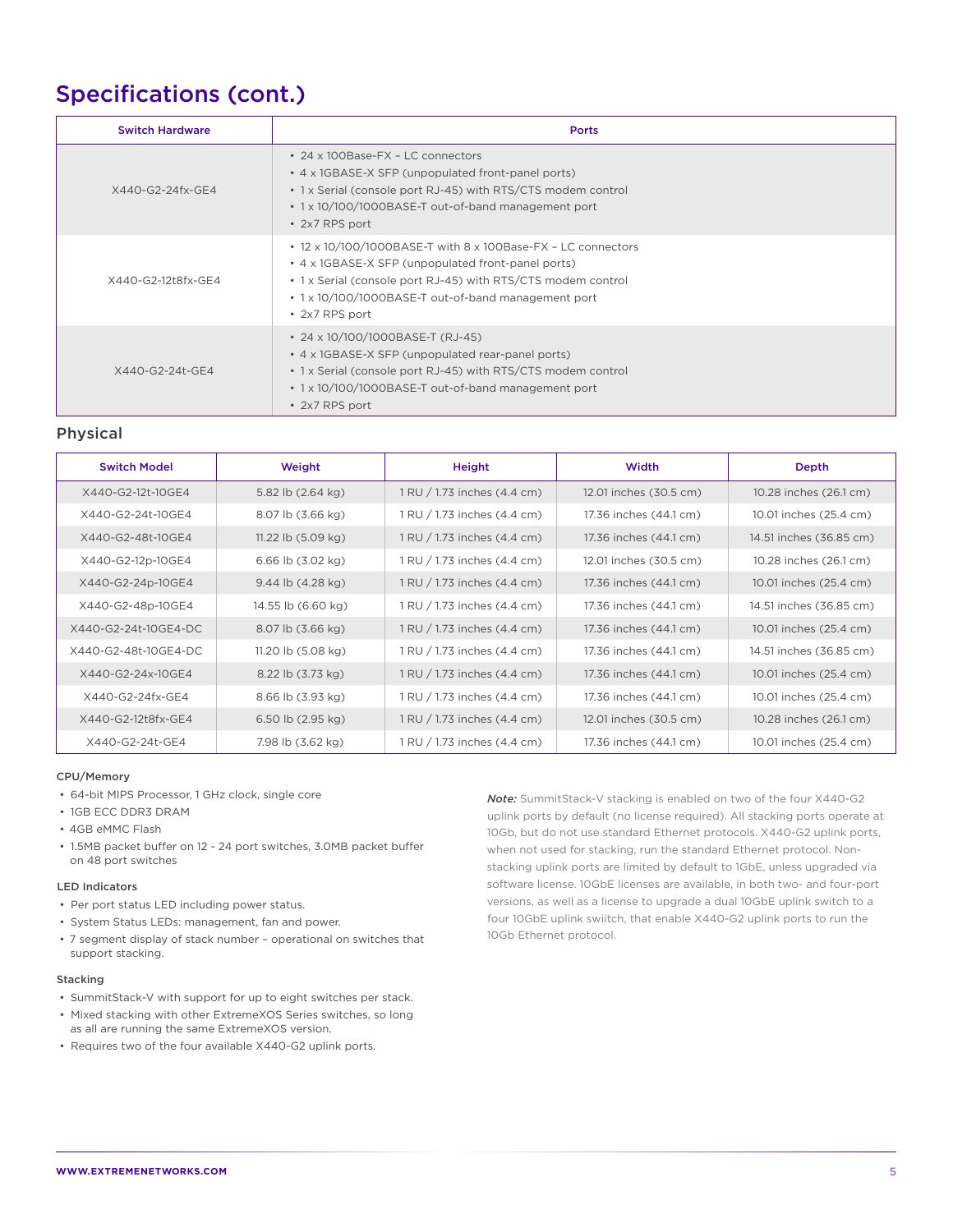Mapping of the two default X440-G2 stacking ports to their respective physical chassis interface #'s  $-$  by chassis type  $$ are listed below.

| X440-G2 Switches* | Stack Port # | <b>Physical Uplink Port # On Chassis</b> |
|-------------------|--------------|------------------------------------------|
| 48 Port Models    |              | 49 (Rear Panel, Dedicated SFP+ Port)     |
|                   |              | 50 (rear panel, dedicated SFP+ port)     |
| 24 Port Models    |              | 27 (Rear Panel)                          |
|                   |              | 28 (Rear Panel)                          |
| 12 Port Models    |              | 15 (Front Panel)                         |
|                   |              | 16 (Front Panel)                         |

\*The three extended temperature X440-G2 models (16539, 16540 and 16541) do NOT stack.

#### Minimum/Maximum Power Consumption and Heat Dissipation

| <b>Switch Model</b>  | Minimum <sup>1</sup> Heat<br><b>Dissipation (BTU/HR)</b> | Minimum <sup>1</sup> Power<br><b>Consumption (Watts)</b> | Maximum <sup>1</sup> Heat Dissipation<br>(BTU/Hr) | Maximum <sup>2</sup> Power<br><b>Consumption (Watts)</b> |
|----------------------|----------------------------------------------------------|----------------------------------------------------------|---------------------------------------------------|----------------------------------------------------------|
| X440-G2-12t-10GE4    | 52                                                       | 15                                                       | 109                                               | 32                                                       |
| X440-G2-24t-10GE4    | 87                                                       | 26                                                       | 136                                               | 40                                                       |
| X440-G2-48t-10GE4    | 141                                                      | 41                                                       | 208                                               | 61                                                       |
| X440-G2-12p-10GE4    | 72                                                       | 21                                                       | 216 (@200W PoE)                                   | 264                                                      |
| X440-G2-24p-10GE4    | 121                                                      | 35                                                       | 410 (@380W PoE)                                   | 500                                                      |
| X440-G2-48p-10GE4    | 196                                                      | 53                                                       | 755 (@740W PoE)                                   | 961                                                      |
| X440-G2-24t-10GE4-DC | 77                                                       | 23                                                       | 134                                               | 39                                                       |
| X440-G2-48t-10GE4-DC | 137                                                      | 40                                                       | 207                                               | 61                                                       |
| X440-G2-24x-10GE4    | 87                                                       | 26                                                       | 172                                               | 51                                                       |
| X440-G2-24fx-GE4     | 166                                                      | 49                                                       | 223                                               | 65                                                       |
| X440-G2-12t8fx-GE4   | 108                                                      | 32                                                       | 159                                               | 47                                                       |
| X440-G2-24t-GE4      | 76                                                       | 22                                                       | 130                                               | 38                                                       |

<sup>1</sup> Idle no ports linked

2 fans high all ports 100% traffic

#### The Non-PoE Extended Temperature Switches (X440-G2- 24FX-GE4, X440-G2-12T8FX-GE4, X440-G2-24T-GE4)

|                           | <b>Fixed Internal Power Supply</b> |
|---------------------------|------------------------------------|
| Voltage Input Range       | 100 - 240 VAC <sup>+</sup>         |
| Line Frequency Range      | $50 - 60$ Hz $+/-5%$               |
| Power Supply Input Socket | <b>IEC 320 C14</b>                 |
| Power Cord Input Plug     | <b>IEC 320 C13</b>                 |
| Operating Temperature     | 0° C to 60° C Normal Operation     |

The 12, 24, and 48 Port 10/100/1000 Models (Both PoE and Non-PoE)

|                           | <b>Fixed Internal Power Supply</b> |
|---------------------------|------------------------------------|
| Voltage Input Range       | 100 - 240 VAC <sup>+</sup>         |
| Line Frequency Range      | $50 - 60$ Hz $+/-5%$               |
| Power Supply Input Socket | <b>IEC 320 C14</b>                 |
| Power Cord Input Plug     | <b>IEC 320 C13</b>                 |
| Operating Temperature     | 0° C to 50° C Normal Operation     |

† The power supplies will continue to operate +- 10% of the rated input to accommodate temporary loss of input voltage regulation.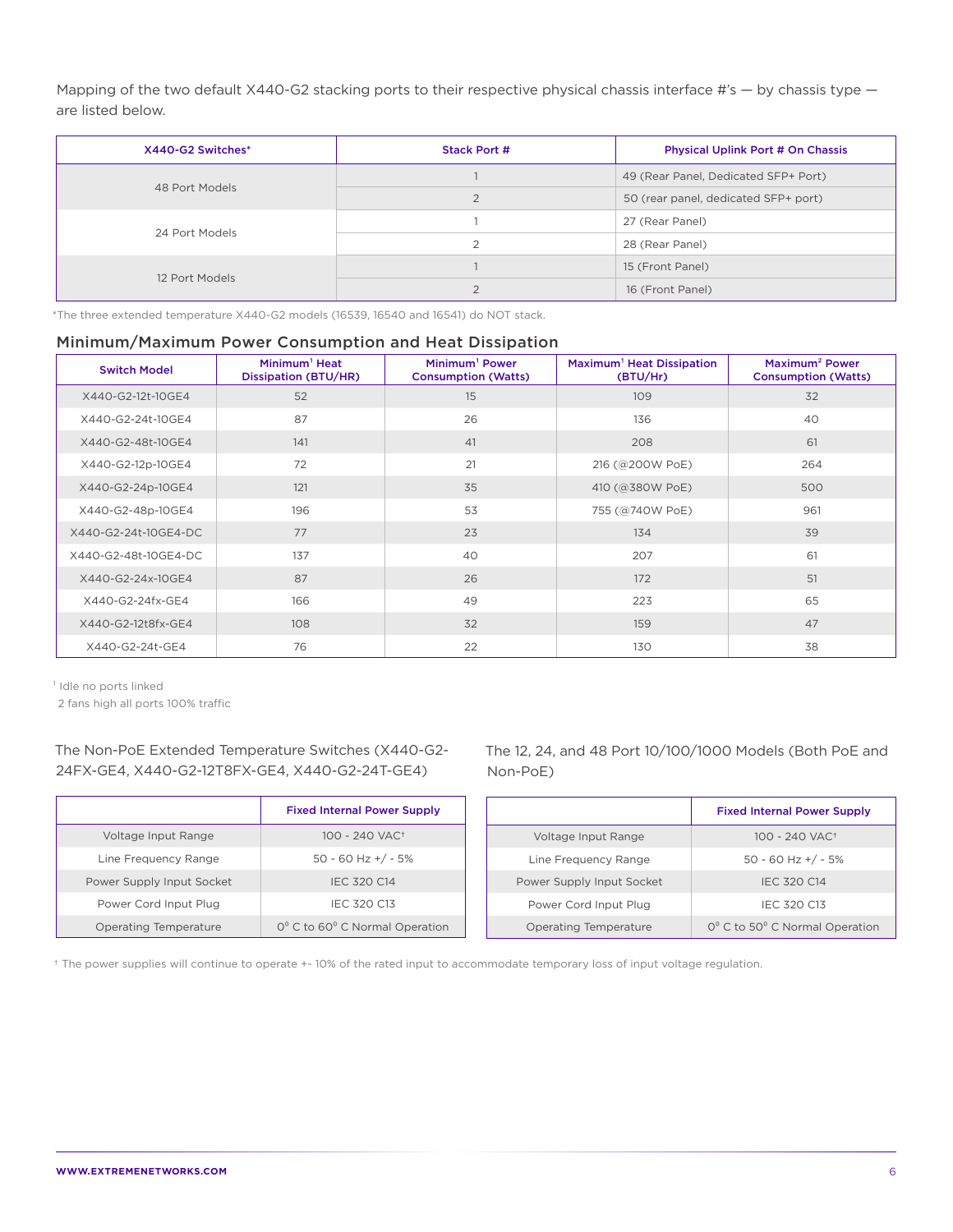#### Power

| <b>Switch Model</b>  | <b>Power Supply</b><br><b>Input Socket</b> | <b>Power Supply</b><br><b>Input Socket</b> | <b>Power Supply</b><br><b>Cord Gauge</b>                                       | <b>Redundant Power</b><br><b>Supply Input Socket</b> |
|----------------------|--------------------------------------------|--------------------------------------------|--------------------------------------------------------------------------------|------------------------------------------------------|
| X440-G2-12t-10GE4    | <b>IEC 320 C14</b>                         | IEC 320 C13/C14                            | Min $18AWG/0.75mm^2$                                                           | Coaxial Barrel Connector                             |
| X440-G2-24t-10GE4    | <b>IEC 320 C14</b>                         | IEC 320 C13/C14                            | Min $18AWG/0.75mm^2$                                                           | 2x7 Terminal Block                                   |
| X440-G2-48t-10GE4    | <b>IEC 320 C14</b>                         | IEC 320 C13/C14                            | Min $18AWG/0.75mm2$                                                            | 2x7 Terminal Block                                   |
| X440-G2-12p-10GE4    | <b>IEC 320 C14</b>                         | IEC 320 C13/C14                            | Min $18AWG/0.75mm^2$                                                           | 2x7 Terminal Block                                   |
| X440-G2-24p-10GE4    | <b>IEC 320 C14</b>                         | IEC 320 C13/C14                            | Min $18AWG/0.75mm2$                                                            | 2x7 Terminal Block                                   |
| X440-G2-48p-10GE4    | <b>IEC 320 C14</b>                         | IEC 320 C13/C14                            | Min $16AWG/1.25mm2$<br>$(100-125VAC)$ ,<br>Min $18AWG/0.75mm2$<br>(200-240VAC) | 2x9 Terminal Block                                   |
| X440-G2-24t-10GE4-DC | #6 Terminal Block                          | 23                                         | Min $14AWG/2.0mm^2$                                                            | 2x7 Terminal Block                                   |
| X440-G2-48t-10GE4-DC | #6 Terminal Block                          | 40                                         | Min $14AWG/2.0mm^2$                                                            | 2x7 Terminal Block                                   |
| X440-G2-24x-10GE4    | <b>IEC 320 C14</b>                         | IEC 320 C13/C14                            | Min $18AWG/0.75mm^2$                                                           | 2x7 Terminal Block                                   |
| X440-G2-24fx-GE4     | <b>IEC 320 C14</b>                         | IEC 320 C13/C14                            | Min $18AWG/0.75mm^2$                                                           | 2x7 Terminal Block                                   |
| X440-G2-12t8fx-GE4   | <b>IEC 320 C14</b>                         | IEC 320 C13/C14                            | Min $18AWG/0.75mm^2$                                                           | 2x7 Terminal Block                                   |
| X440-G2-24t-GE4      | <b>IEC 320 C14</b>                         | IEC 320 C13/C14                            | Min $18AWG/0.75mm^2$                                                           | 2x7 Terminal Block                                   |

#### PoE Power Budget

| <b>Switch Model</b> | <b>Power Supply Input Socket</b> | <b>Redundant Power Supply Input Socket</b>         |
|---------------------|----------------------------------|----------------------------------------------------|
| X440-G2-12p-10GE4   | 200 W                            | 200 W - Redundant Power Only                       |
| X440-G2-24p-10GE4   | 380 W                            | 380 W - Redundant Power Only                       |
| X440-G2-48p-10GE4   | 740 W                            | 1440 W - Additive Power<br>740 W - Redundant Power |

#### Environmental

#### Environmental Specifications

- EN/ETSI 300 019-2-1 v2.1.2 Class 1.2 Storage
- EN/ETSI 300 019-2-2 v2.1.2 Class 2.3 Transportation
- EN/ETSI 300 019-2-3 v2.1.2 Class 3.1e Operational
- EN/ETSI 300 753 (1997-10) Acoustic Noise
- ASTM D3580 Random Vibration Unpackaged 1.5 G

#### Environmental Compliance

- EU RoHS 2011/65/EU
- EU WEEE 2012/19/EU
- China RoHS SJ/T 11363-2006
- Taiwan RoHS CNS 15663(2013.7)

#### Operating Conditions

- Temp: 0° C to 50° C (32° F to 122° F) all models
- Temp: 0° C to 60° C (32° F to 140° F) extended temperature range models only (16539, 16540 and 16541)
- Humidity: 10% to 95% relative humidity, non-condensing
- Altitude: 0 to 3,000 meters (9,842 feet) All Switch Models
- Shock (half sine): 30 m/s2 (3 G), 11 ms, 6 shocks
- Random vibration: 3 to 500 Hz at 1.5 G rms

#### Packaging and Storing Specifications

- Temp: -40° C to 70° C (-40° F to 158° F)
- Humidity: 10% to 95% relative humidity, non-condensing
- Packaged Shock (half sine): 180 m/s2 (18 G), 6 ms, 600 shocks
- Packaged Vibration: 5 to 62 Hz at velocity 5 mm/s, 62 to 500 Hz at 0.2 G
- Packaged Random Vibration: 5 to 20 Hz at 1.0 ASD w/–3 dB/oct. from 20 to 200 Hz
- Packaged Drop Height: 14 drops minimum on sides and corners at 42 inches (<15 kg box)

#### Regulatory and Safety

#### North American ITE

- UL 60950-1 2nd edition A2:2014, Listed Device (U.S.)
- CSA 22.2 No. 60950-1 2nd edition 2014(Canada)
- Complies with FCC 21CFR 1040.10 (U.S. Laser Safety)
- CDRH Letter of Approval (US FDA Approval)

#### European ITE

- EN 60950-1:2006+A11:2009+A1:2010+A12:2011+A2:2013 2nd Ed.
- EN 60825-1:2007 / IEC 60825-1:2007 Class 1
- (Lasers Safety)
- 2014 / 35/ EU Low Voltage Directive

#### International ITE

- CB Report & Certificate per IEC 60950-1 : 2005+A1:2009+A2:2013 + National Differences
- AS/NZS 60950-1 (Australia /New Zealand)

#### EMI/EMC Standards

#### North American EMC for ITE

- FCC CFR 47 part 15 Class A (USA)
- ICES-003 Class A (Canada)

#### European EMC Standards

- EN 55032:2015 Class A
- EN 55024:2010
- EN 61000-3-2: 2014 (Harmonics)
- EN 61000-3-3: 2013 (Flicker)
- EN 300 386 v1.6.1 (EMC Telecommunications)
- 2014/30/EU EMC Directive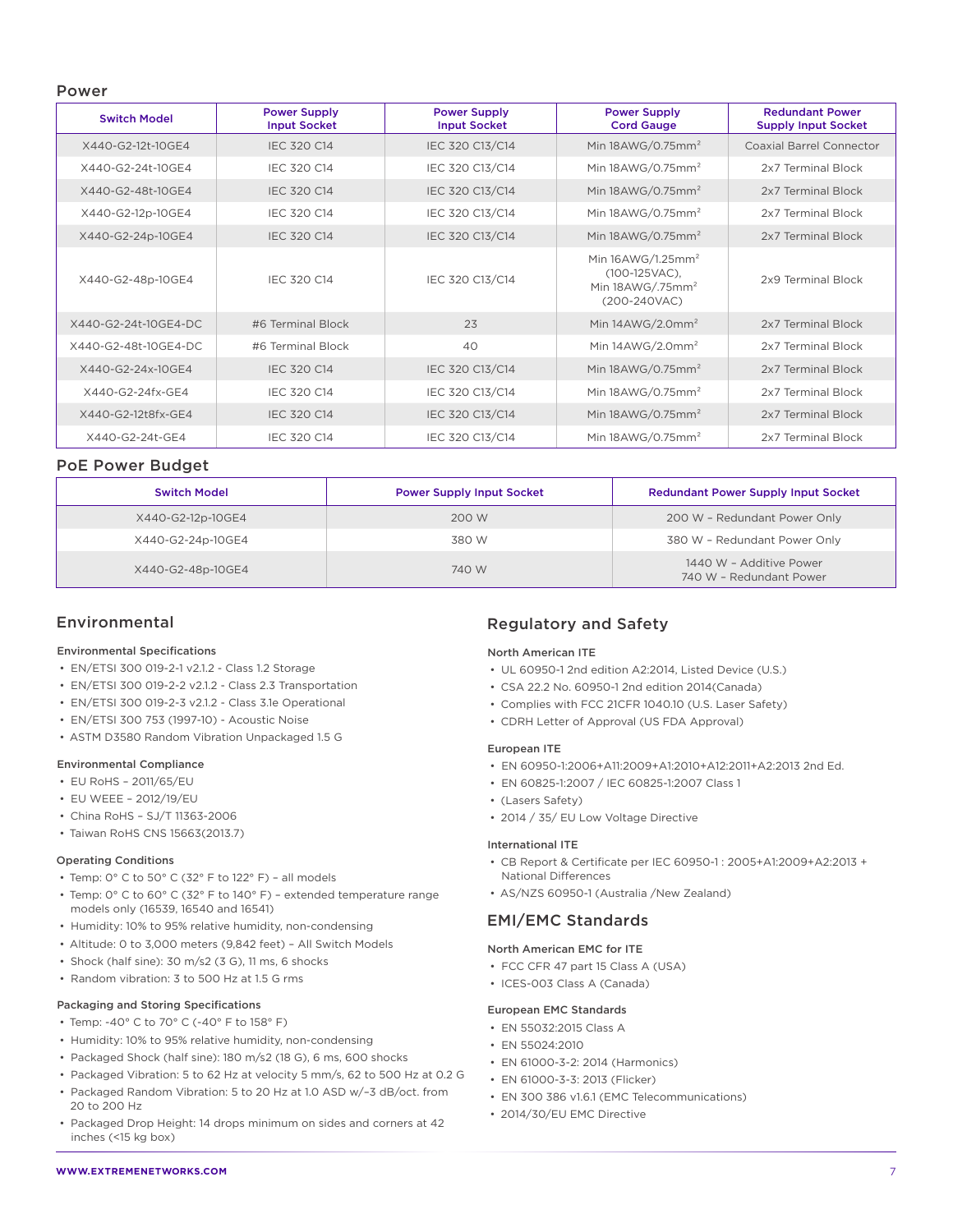#### International EMC Certifications

- CISPR 32:2015, Class A (International Emissions)
- AS/NZS CISPR32:2015
- CISPR 24:2010 Class A (International Immunity)
- IEC 61000-4-2:2008/EN 61000-4-2:2009 Electrostatic Discharge, 8kV Contact, 15 kV Air, Criteria B
- IEC 61000-4-3:2010/EN 61000-4-3:2006 +A1:2008 +A2:2010 Radiated Immunity 10V/m, Criteria A
- IEC 61000-4-4:2012. / EN 61000-4-4:2012 Transient Burst, 1 kV, Criteria A
- IEC 61000-4-5:2014 /EN 61000-4-5:2014 Surge, 1 kV L-L, 2 kV L-G, Level 3, Criteria B
- IEC 61000-4-6:2013/EN 61000-4-6:2014 Conducted Immunity, 0.15-80 MHz, 10Vrms, 80%AM (1kHz) Criteria A
- IEC/EN 61000-4-11:2004 Power Dips & Interruptions, >30%, 25 periods, Criteria C

#### Country Specific

- VCCI Class A (Japan Emissions)
- ACMA RCM (Australia Emissions)
- CCC Mark
- KCC Mark, EMC Approval (Korea)

#### Telecom Standards

• CE 2.0 Compliant

#### IEEE 802.3 Media Access Standards

- IEEE 802.3ab 1000BASE-T
- IEEE 802.3z 1000BASE-X
- IEEE 802.3ae 10GBASE-X
- IEEE 802.3at PoE-Plus

#### External Redundant Power Supplies For Non-PoE Switches

All X440-G2 series non-PoE switches ship with one fixed internal power supply. If redundancy is required, an external RPS can be attached to the switch.

| <b>Model Number</b> | <b>Description</b>                                                                                                                                                                      |
|---------------------|-----------------------------------------------------------------------------------------------------------------------------------------------------------------------------------------|
| <b>RPS-90</b>       | External redundant power supply Unit 90 Watts with cable for X440-G2-12t-10GE4, Power cord ordered separately, order<br>10947 C5 to C14 Converter to utilize a C13 power cord.          |
| STK-RPS-150PS       | 150 watt non-PoE redundant power supply for A, B, C, X450-G2 and X440-G2 switches, power cord ordered separately.                                                                       |
| STK-RPS-150CH2      | 2-Slot modular shelf for rack-mounting 150W redundant power supplies (STK-RPS-150PS).                                                                                                   |
| STK-RPS-150CH8      | 8-Slot modular shelf for rack-mounting 150W redundant power supplies (STK-RPS-150PS).                                                                                                   |
| <b>RPS-150XT</b>    | External redundant power supply unit 150 Watts with cable - Extended Temperature Range from 0 to +60 degrees Celsius,<br>power cord ordered separately.                                 |
| STK-RPS-1005CH3     | 3-Slot modular shelf for rack-mounting 150W extended temperature redundant power supplies (RPS-150XT) or 1005W PoE+<br>redundant power supplies (STK-RPS-1005PS).                       |
| EPS-C <sub>2</sub>  | External Power System Chassis 2. Accepts up to three 750W AC PoE PSU 48V power supplies. Accepts up to 5 EPSCBL-2x7<br>or up to 1 EPS-CBL-2x9 cables. Ships with one EPS-CBL-2x7 cable. |
| EPS-CBL-2x7         | External Power System Cable (1M) that connects EPS-C2 to any X440 or X450-G2 non-PoE switch for providing redundant<br>DC power.                                                        |
| 750W AC PSU         | AC Power Supply module for EPS-C2 Chassis Redundant Power Supply, power cord ordered separately.                                                                                        |

#### Fan and Acoustic Noise

| <b>Switch Model</b>  | <b>Acoustic Information</b>       |                                 |  |
|----------------------|-----------------------------------|---------------------------------|--|
|                      | <b>Bystand</b><br>Sound Pressure* | Declared Sound<br>Power (LWAD)* |  |
| X440-G2-12t-10GE4    | $O$ dB $(A)$ Fan Off              | 0 bels Fan Off                  |  |
| X440-G2-24t-10GF4    | $28.1$ dB $(A)$                   | $4.3$ hels                      |  |
| X440-G2-48t-10GE4    | $37.9$ dB(A)                      | 5.4 bels                        |  |
| X440-G2-12p-10GE4    | $O$ dB $(A)$ Fan Off              | O bels Fan Off                  |  |
| X440-G2-24p-10GE4    | 39.4 dB(A)                        | 5.5 bels                        |  |
| X440-G2-48p-10GE4    | 48.7 dB(A)                        | 6.4 bels                        |  |
| X440-G2-24t-10GF4-DC | $28.1$ dB $(A)$                   | $4.3$ hels                      |  |
| X440-G2-48t-10GE4-DC | $37.9$ dB(A)                      | 5.4 bels                        |  |
| X440-G2-24x-10GE4    | $26.8$ dB $(A)$                   | 4.0 bels                        |  |
| X440-G2-24fx-GE4     | $24.7 \text{ dB}(A)$              | 3.9 bels                        |  |
| X440-G2-12t8fx-GE4   | $23.3$ dB(A)                      | 4.0 bels                        |  |
| X440-G2-24t-GE4      | 28.1 dB(A)                        | 4.3 bels                        |  |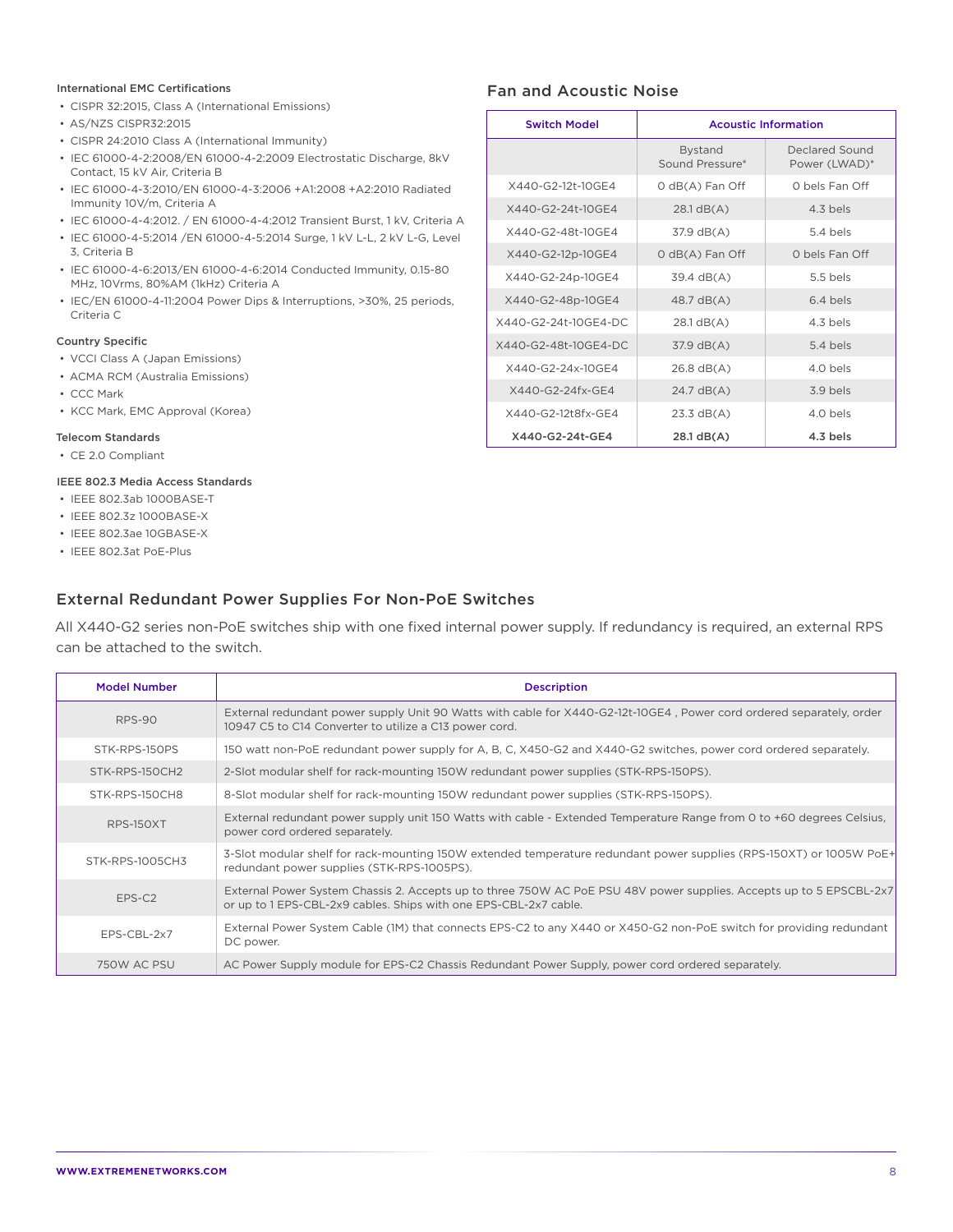#### External Redundant Power Supplies For PoE X440-G2 Switches

All X440-G2 series PoE switches ship with fixed internal power supplies.

| <b>RPS Use Table</b>        | <b>RPS-90</b> | STK-RPS-150PS | <b>RPS-150XT</b> | EPS-C2 | <b>RPS-500P</b> | STK-RPS-1005PS |
|-----------------------------|---------------|---------------|------------------|--------|-----------------|----------------|
| 12t                         |               |               |                  |        |                 |                |
| 24t, 24x, 48t, 24fx, 12t8fx |               | Χ             | Χ                | X      | Х               |                |
| 12p and 24p                 |               |               |                  | X      | Х               |                |
| 48p                         |               |               |                  |        |                 | ∧              |

| <b>RPS Model</b>   | <b>Redundant Power Supply Output</b>                                                                                       |
|--------------------|----------------------------------------------------------------------------------------------------------------------------|
| <b>RPS-90</b>      | Coaxial Barrel Connector                                                                                                   |
| STK-RPS-150PS      | terminal block of 2x7 pins - provides system power and up to 150 watts of power                                            |
| <b>RPS-150XT</b>   | 1 terminal block of 2x7 pins - provides system power and up to 150 watts of power                                          |
| EPS-C <sub>2</sub> | 1 terminal block of 2x9 pins - used for other Summit switches<br>5 terminal blocks of 2x7 pins - used for Summit X440-G2's |
| <b>RPS-500p</b>    | I terminal block of 2x7 pins - provides system power and up to 380 watts of IEEE802.3at power                              |
| STK-RPS-1005PS     | terminal block of 2x9 pins - provides system power and up to 740 watts of IEEE802.3at power                                |

| <b>RPS Model</b> | <b>Allowable PSU</b>   | <b>Power Cord Input Plug/Socket</b> | <b>Power Cord Gauge</b>                                                                  |
|------------------|------------------------|-------------------------------------|------------------------------------------------------------------------------------------|
| <b>RPS-90</b>    | Not Applicable         | IEC 320 C5/C14                      | Min 18AWG/0.75mm <sup>2</sup>                                                            |
| STK-RPS-150PS    | Not Applicable         | IEC 320 C13/C14                     | Min $18AWG/0.75mm^2$                                                                     |
| <b>RPS-150XT</b> | Not Applicable         | IEC 320 C13/C14                     | Min $18AWG/0.75mm^2$                                                                     |
| EPS-C2           | Summit 750W PoE AC PSU | IEC 320 C13/C14                     | Min $18AWG/0.75mm^2$                                                                     |
| <b>RPS-500p</b>  | Not Applicable         | IEC 320 C13/C14                     | Min $18AWG/0.75mm^2$                                                                     |
| STK-RPS-1005PS   | Not Applicable         | IEC 320 C13/C16                     | Min 16AWG/1.25mm <sup>2</sup><br>$(100-125VAC)$ ,<br>Min $18AWG/0.75mm2$<br>(200-240VAC) |

| <b>RPS Model</b> | Weight                | <b>Dimensions</b>                                                                                 |
|------------------|-----------------------|---------------------------------------------------------------------------------------------------|
| <b>RPS-90</b>    | $0.73$ lb $(0.33$ kg) | Height: 1.06 inches (2.69 cm)<br>Width: 5.20 inches (13.21 cm)<br>Depth: 2.25 inches (5.72 cm)    |
| STK-RPS-150PS    | 3.85 lb (1.75 kg)     | Height: 2.04 inches (5.2 cm)<br>Width: 7.7 inches (19.6 cm)<br>Depth: 10.1 inches (25.7 cm)       |
| <b>RPS-150XT</b> | 3.22 lb (1.46 kg)     | Height: 1.77 inches (4.50 cm)<br>Width: 6.07 inches (15.42 cm)<br>Depth: 13.00 inches (33.02 cm)  |
| EPS-C2           | 2.27 lb (1.03 kg)     | Height: 1RU, 1.73 inches (4.4 cm)<br>Width: 17.4 inches (44.1 cm)<br>Depth: 15.1 inches (38.4 cm) |
| <b>RPS-500p</b>  | 8.06 lb (3.66 kg)     | Height: 1RU, 1.73 inches (4.4 cm)<br>Width: 17.4 inches (44.1 cm)<br>Depth: 7.9 inches (20.1 cm)  |
| STK-RPS-1005PS   | $4.63$ lb $(2.1kg)$   | Height: 1.77 inches (4.5 cm)<br>Width: 6.07 inches (15.42 cm)<br>Depth: 13.39 inches (34.0 cm)    |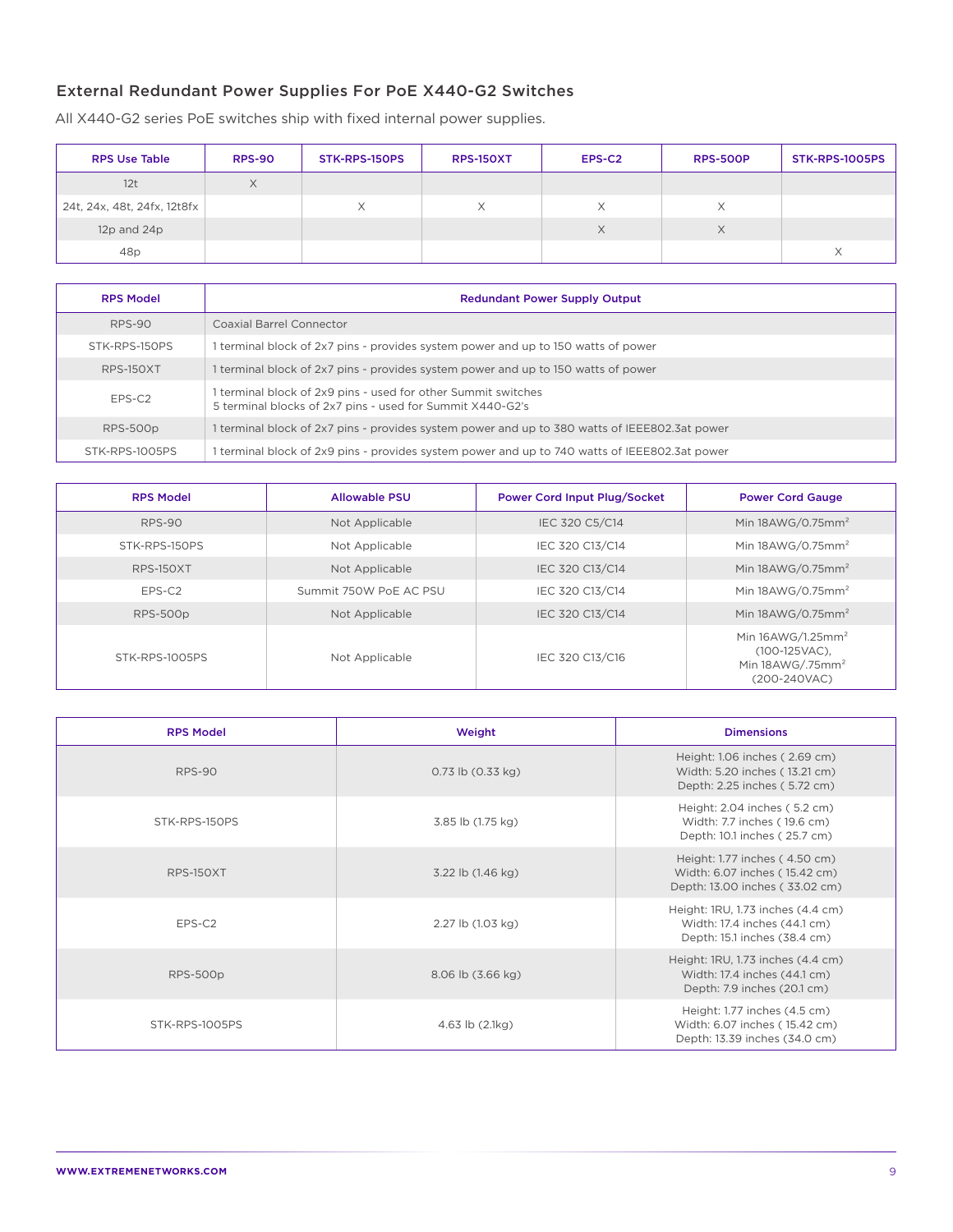### Ordering Notes

All X440-G2 switches ship with fixed fans and power supplies:

• All the X440-G2 switches support optional external redundant power supplies (RPS).

## Ordering Information

- The following three switch models that support 0C to 60C are NOT upgradeable to 10GbE:
	- X440-G2-24fx-GE4
	- X440-G2-12t8fx-GE4
	- X440-G2-24t-GE4

| <b>Part Number</b>       | <b>Name</b>                          | <b>Description</b>                                                                                                                                                                                                        |  |
|--------------------------|--------------------------------------|---------------------------------------------------------------------------------------------------------------------------------------------------------------------------------------------------------------------------|--|
| 16530                    | X440-G2-12t-10GE4                    | X440-G2 12 10/100/1000BASE-T, 4 1GbE unpopulated SFP upgradable to 10GbE SFP+, 1 Fixed AC<br>PSU, 1 RPS port, ExtremeXOS Edge license                                                                                     |  |
| 16531                    | X440-G2-12p-10GE4                    | X440-G2 12 10/100/1000BASE-T POE+, 4 1GbE unpopulated SFP upgradable to 10GbE SFP+, 1<br>Fixed AC PSU, 1 RPS port, ExtremeXOS Edge license                                                                                |  |
| 16531T                   | X440-G2-12p-10GE4-TAA                | X440-G2 12 10/100/1000BASE-T POE+, 4 1GbE unpopulated SFP upgradeable to 10GbE SFP+, 1<br>Fixed AC PSU, 1 RPS port, ExtremeXOS Edge license, TAA model                                                                    |  |
| 16532                    | X440-G2-24t-10GE4                    | X440-G2 24 10/100/1000BASE-T, 4 SFP combo, 4 1GbE unpopulated SFP upgradable to 10GbE<br>SFP+, 1 Fixed AC PSU, 1 RPS port, ExtremeXOS Edge license                                                                        |  |
| 16532T                   | X440-G2-24t-10GE4-TAA                | X440-G2 24 10/100/1000BASE-T, 4 SFP combo, 4 1GbE unpopulated SFP upgradeable to 10GbE<br>SFP+, 1 Fixed AC PSU, 1 RPS port, ExtremeXOS Edge license, TAA model                                                            |  |
| 16533                    | X440-G2-24p-10GE4                    | X440-G2 24 10/100/1000BASE-T POE+, 4 SFP combo, 4 1GbE unpopulated SFP upgradable to<br>10GbE SFP+, 1 Fixed AC PSU, 1 RPS port, ExtremeXOS Edge license                                                                   |  |
| 16533T                   | X440-G2-24p-10GE4-TAA                | X440-G2 24 10/100/1000BASE-T POE+, 4 SFP combo, 4 1GbE unpopulated SFP upgradeable to<br>10GbE SFP+, 1 Fixed AC PSU, 1 RPS port, ExtremeXOS Edge license, TAA model                                                       |  |
| 16534                    | X440-G2-48t-10GE4                    | X440-G2 48 10/100/1000BASE-T, 4 SFP combo, 4 1GbE unpopulated SFP upgradable to 10GbE<br>SFP+ (2 combo/2 non-combo), 2 1GbE copper combo upgradable to 10GbE, 1 Fixed AC PSU, 1<br>RPS port, ExtremeXOS Edge license      |  |
| 16535                    | X440-G2-48p-10GE4                    | X440-G2 48 10/100/1000BASE-T POE+, 4 SFP combo, 4 1GbE unpopulated SFP upgradable to<br>10GbE SFP+ (2 combo/2 non-combo), 2 1GbE copper combo upgradable to 10GbE, 1 Fixed AC<br>PSU, 1 RPS port, ExtremeXOS Edge license |  |
| 16535T                   | X440-G2-48p-10GE4-TAA                | X440-G2 48 10/100/1000BASE-T POE+, 4 SFP combo, 4 1GbE unpopulated SFP upgradeable to<br>10GbE SFP+ (2 combo/2 non-combo), 2 1GbE copper combo upgradable to 10GbE, 1 Fixed AC<br>PSU, 1 RPS port, ExtremeXOS, TAA model  |  |
| 16536                    | X440-G2-24t-10GE4-DC                 | X440-G2 24 10/100/1000BASE-T, 4 SFP combo, 4 1GbE unpopulated SFP upgradable to 10GbE<br>SFP+, 1 Fixed DC PSU, 1 RPS port, ExtremeXOS Edge license                                                                        |  |
| 16537                    | X440-G2-48t-10GE4-DC                 | X440-G2 48 10/100/1000BASE-T, 4 SFP combo, 4 1GbE unpopulated SFP upgradable to 10GbE<br>SFP+ (2 combo/2 non-combo), 2 1GbE copper combo upgradable to 10GbE, 1 Fixed DC PSU, 1<br>RPS port, ExtremeXOS Edge license      |  |
| 16538                    | X440-G2-24x-10GE4                    | X440-G2 24 unpopulated 1000BASE-X SFP (4 combo), 4 10/100/1000 combo, 4 1GbE unpopulated<br>SFP upgradable to 10GbE SFP+, 1 Fixed AC PSU, 1 RPS port, ExtremeXOS Edge license                                             |  |
| 16538T                   | X440-G2-24x-10GE4-TAA                | X440-G2 24 unpopulated 1000BASE-X SFP (4 combo), 4 10/100/1000 combo, 4 1GbE unpopulated<br>SFP,upgradeable to 10GbE SFP+, 1 Fixed AC PSU, 1 RPS port, ExtremeXOS Edge license, TAA model                                 |  |
| 16539                    | X440-G2-24fx-GE4                     | X440-G2 24 fixed 100BASE-FX LC connectors, 4 1GBASE-X unpopulated SFP, 1 Fixed AC PSU, 1<br>RPS port, ExtremeXOS Edge license, 0°C to 60°C operation                                                                      |  |
| 16540                    | X440-G2-12t8fx-GE4                   | X440-G2 12 10/100/1000BASE-T plus 8 fixed 100BASE-FX LC connectors, 4 1GBASE-X<br>unpopulated SFP, 1 Fixed AC PSU, 1 RPS port, ExtremeXOS Edge license, 0°C to 60°C operation                                             |  |
| 16541                    | X440-G2-24t-GE4                      | X440-G2 24 fixed 10/100/1000BASE-TX, 4 1GBASE-X unpopulated SFP, 1 Fixed AC PSU, 1 RPS<br>port, ExtremeXOS Edge license, 0°C to 60°C operation                                                                            |  |
| <b>Firmware Licenses</b> |                                      |                                                                                                                                                                                                                           |  |
| 16521                    | X440 Adv. Edge License               | ExtremeXOS Advanced Edge License for X440/X440-G2 series switches                                                                                                                                                         |  |
| 16522                    | X440 OpenFlow Feature Pack           | ExtremeXOS SDN - OpenFlow Feature Pack for X440/X440-G2 series switches                                                                                                                                                   |  |
| 16523                    | X440 Multimedia(AVB)<br>Feature Pack | ExtremeXOS Multimedia Service (Audio Video Bridging) Feature Pack for X440/X440-G2<br>series switches                                                                                                                     |  |
| 16778                    | X440-G2 MACsec Feature Pack          | MACsec Feature Pack for X440-G2 series switches. Enables MACsec when used with LRM/<br>MACsec Adapter (10965)                                                                                                             |  |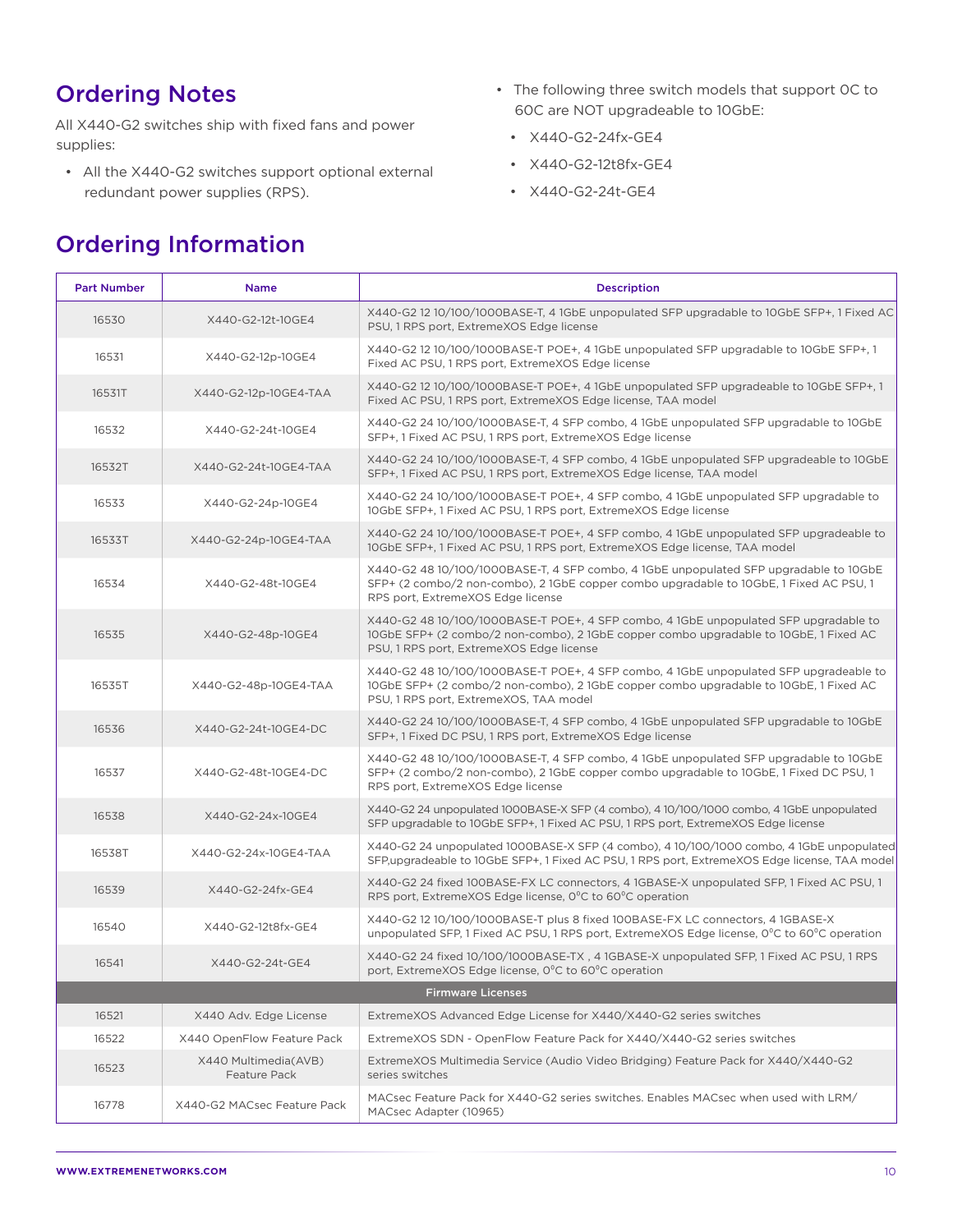### **Ordering Information (cont.)**

| <b>Part Number</b> | Name                                   | <b>Description</b>                                                                                                                                                                 |
|--------------------|----------------------------------------|------------------------------------------------------------------------------------------------------------------------------------------------------------------------------------|
|                    |                                        | Firmware Licenses (cont.)                                                                                                                                                          |
| 16542              | Dual 10GbE Upgrade License             | License that converts the two non-stack 1GbE SFP ports to be 10GbE SFP+                                                                                                            |
| 16543              | Quad 10GbE Upgrade License             | License that converts four 1GbE SFP ports to be 10GbE SFP+                                                                                                                         |
| 16546              | Quad 10GbE Lic from Dual<br>10GbE Lic  | Software license that upgrades an already licensed X440-G2 Dual 10GbE switch to a Quad 10GbE<br>switch                                                                             |
|                    |                                        | <b>Accessories</b>                                                                                                                                                                 |
| 10948              | <b>RPS-90</b>                          | External Redundant Power Supply Unit 90 Watts with cable, Power cord ordered separately                                                                                            |
| 10947              | C5 to C14 Converter                    | Power dongle for converting an IEC C5 plug to IEC C14 plug - enables the use of to utilize a C13 power cord                                                                        |
| STK-RPS-150PS      | 150W Non-PoE RPS                       | 150 watt non-PoE redundant power supply for A, B, C and X450-G2 switches                                                                                                           |
| STK-RPS-150CH2     | 2-Slot Modular Shelf                   | 2-Slot Modular Shelf for rack mounting up to two150 watt (STK-RPS-150PS) external<br>redundant power supplies                                                                      |
| STK-RPS-150CH8     | 8-Slot Modular Shelf                   | 8-Slot Modular Shelf for rack mounting up to eight 150 watt (STK-RPS-150PS) external<br>redundant power supplies                                                                   |
| 10932              | <b>RPS-150 XT</b>                      | External Redundant Power Supply Unit 150 Watts with cable - Extended Temperature Range<br>from 0 to +60 degrees Celsius, Power cord ordered separately                             |
| 10923              | <b>RPS-500p</b>                        | External PoE+ Redundant Power Supply Unit 500 Watts with cable, Power cord ordered separately                                                                                      |
| STK-RPS-1005PS     | 1005 W RPS                             | 1005 watt 802.3at PoE external redundant power supply for C5 PoE and X440-48p switches                                                                                             |
| STK-RPS-1005CH3    | 3-Slot Modular Shelf                   | 3-Slot Modular Shelf for rack mounting up to three of any combination of extended temperature<br>150 watt (10932 - RPS-150 XT) or STK-RPS-1005PS external redundant power supplies |
| 10936              | EPS-C2                                 | External Power System Chassis 2. Accepts up to three 750W AC PoE PSU 48V power supplies.<br>Accepts up to 5 EPS-CBL-2x7 or up to 1 EPS-CBL-2x9 cables                              |
| 10939              | EPS-CBL-2x7                            | External Power System Cable (1M with 2x7 pin) that connects EPS to any X440 or X450-G2 for<br>providing redundant power                                                            |
| 10931              | 750W AC PSU                            | AC Power Supply module for EPS-C2 Chassis Redundant Power Supply                                                                                                                   |
| 10965              | LRM/MACsec Adapter                     | LRM/MACsec Adapter, includes two host cables for host switch connection, and USB cable for<br>optional power connection. Requires MACsec license on host switch.                   |
| 10966              | 5-Unit Rack Mount Kit                  | Optional rack mount bracket for LRM/MACsec Adapter. Holds five units in 1RU                                                                                                        |
|                    |                                        | <b>Optical Transceivers and Direct Attach Cables</b>                                                                                                                               |
| 10051H             | 1000BASE-SX SFP, Hi                    | 1000BASE-SX SFP, MMF 220 & 550 meters, LC connector, Industrial Temp                                                                                                               |
| 10052H             | 1000BASE-LX SFP, Hi                    | 1000BASE-LX SFP, MMF 220 & 550 meters, SMF 10km, LC connector, Industrial Temp                                                                                                     |
| 10053H             | 1000BASE-ZX SFP, Hi                    | 1000BASE-ZX SFP, SMF 70km, LC connector, Industrial Temp                                                                                                                           |
| 10056H             | 1000BASE-BX-D BiDi SFP. Hi             | 1000BASE-BX-D SFP, 1490-nm TX/1310-nm RX wavelength, Industrial Temp                                                                                                               |
| 10057H             | 1000BASE-BX-U BiDi SFP, Hi             | 1000BASE-BX-U SFP, 1310-nm TX/1490-nm RX wavelength, Industrial Temp                                                                                                               |
| 10060              | 100FX/1000LX SFP2                      | 100FX/1000LX SFP, SMF, LC Connector (Requires MCP and 6dB Attenuator for 100FX-MMF Operation) <sup>2</sup>                                                                         |
| 10070H             | 10/100/1000BASE-T SFP. Hi <sup>2</sup> | 10/100/1000BASE-T, SFP, CAT 5 cable 100m, RJ-45 Connector, Industrial Temp <sup>2</sup>                                                                                            |
| 10071H             | 1000BASE-SX SFP 10 Pack, Hi            | 1000BASE-SX SFP 10 Pack, Industrial Temp                                                                                                                                           |
| 10072H             | 1000BASE-LX SFP 10 Pack, Hi            | 1000BASE-LX SFP 10 Pack, Industrial Temp                                                                                                                                           |
| MGBIC-BX120-D      | 1000BASE-BX-D BiDi SFP 120Km           | 1 Gb, 1000Base-BX120-D Single Fiber SM, Bidirectional, 1590nm Tx / 1490nm Rx, 120 Km,<br>Simplex LC SFP (must be paired with MGBIC-BX120-U), -40°C to +60°C                        |
| MGBIC-BX120-U      | 1000BASE-BX-U BiDi SFP 120Km           | 1 Gb, 1000Base-BX120-U Single Fiber SM, Bidirectional, 1490nm Tx / 1590nm Rx, 120 Km,<br>Simplex LC SFP (must be paired with MGBIC-BX120-D), -40°C to +60°C                        |
| 10063              | $100FX$ SFP <sup>1</sup>               | 100Mb. 100BASE-FX. MMF 2Km. LC <sup>1</sup>                                                                                                                                        |
| 10067              | 100BASE-FX SFP <sup>1</sup>            | 100BASE-FX SFP module, MMF 2km link, LC-connector for Fast Ethernet SFP Port1                                                                                                      |
| 10301              | 10GBASE-SR SFP+                        | 10GBASE-SR SFP+, 850nm, LC Connector, transmission length of up to 300m on MMF                                                                                                     |
| 10302              | 10GBASE-LR SFP+                        | 10GBASE-LR SFP+, 1310nm, LC Connector, transmission length of up to 10km on SMF                                                                                                    |
| 10309              | 10GBASE-ER SFP+                        | 10GBASE-ER SFP+, 1550nm, LC connector, transmission length of up to 40km on SMF                                                                                                    |
| 10303              | SFP+ LRM Module                        | 10 Gigabit Ethernet SFP+ module, 1310nm, legacy MMF 220m link, LC connector                                                                                                        |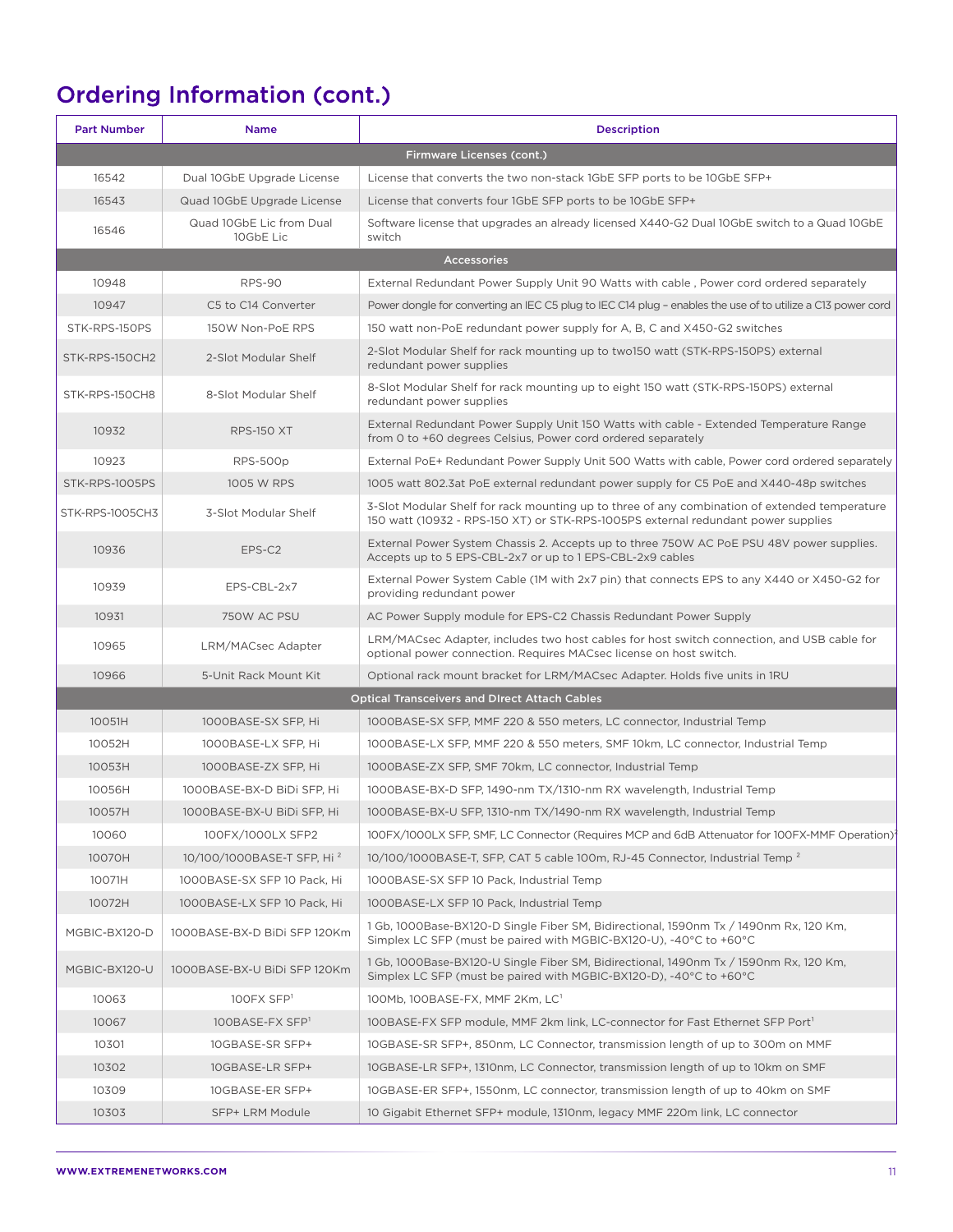### **Ordering Information (cont.)**

| <b>Part Number</b>                                   | <b>Name</b>                                               | <b>Description</b>                                                                                                                                                           |  |
|------------------------------------------------------|-----------------------------------------------------------|------------------------------------------------------------------------------------------------------------------------------------------------------------------------------|--|
| <b>Optical Transceivers and Direct Attach Cables</b> |                                                           |                                                                                                                                                                              |  |
| 10304                                                | 10GBASE-CR SFP+ 1m                                        | 10GBASE-CR SFP+ pre-terminated twin-ax copper cable with link lengths of 1m                                                                                                  |  |
| 10305                                                | 10GBASE-CR SFP+ 3m                                        | 10GBASE-CR SFP+ pre-terminated twin-ax copper cable with link lengths of 3m                                                                                                  |  |
| 10306                                                | 10GBASE-CR SFP+ 5m                                        | 10GBASE-CR SFP+ pre-terminated twin-ax copper cable with link lengths of 5m                                                                                                  |  |
| 10307                                                | 10GBASE-CR SFP+10m <sup>3</sup>                           | 10GBASE-CR SFP+ pre-terminated twin-ax copper cable with link lengths of 10m                                                                                                 |  |
| 10325                                                | DWDM SFP+                                                 | 10 Gigabit Ethernet SFP+ Tunable DWDM module, SMF 80km, LC connector                                                                                                         |  |
| 10338                                                | 10Gb SFP+10GBASE-T4                                       | 10Gb SFP+, 10GBASE-T RJ45, 30m with Cat6a4                                                                                                                                   |  |
| 10GB-ZR-SFPP                                         | 10GB 80KM SFP+                                            | 10Gb, 10GBASE-ZR, SM, 1550nm, 80Km, LC SFP+                                                                                                                                  |  |
| 10GB-BX40-D                                          | 10 GB, SINGLE FIBER SM, -D 40 KM                          | 10Gb, Single Fiber SM, Bidirectional, 1330nm Tx / 1270nm RX, 40Km, Simplex LC SFP+<br>(must be paired with 10GB-BX40-U)                                                      |  |
| 10GB-BX40-U                                          | 10 GB, SINGLE FIBER SM, -U 40 KM                          | 10Gb, Single Fiber SM, Bidirectional, 1270nm Tx / 1330nm RX, 10Km, Simplex LC SFP+<br>(must be paired with 10GB-BX40-D)                                                      |  |
| 10GB-BX10-D                                          | 10 GB, SINGLE FIBER SM, -U 10 KM                          | 10Gb, Single Fiber SM, Bidirectional, 1330nm Tx / 1330nm RX, 40Km, Simplex LC SFP+<br>(must be paired with 10GB-BX10-U)                                                      |  |
| 10GB-BX10-U                                          | 10 GB, SINGLE FIBER SM, -D 10 KM                          | 10Gb, Single Fiber SM, Bidirectional, 1270nm Tx / 1330nm RX, 10Km, Simplex LC SFP+<br>(must be paired with 10GB-BX10-D)                                                      |  |
| 10GB-F10-SFPP                                        | 10 GB, ACTIVE OPTICAL DAC, 10 M                           | 10Gb, Active optical direct attach cable with 2 integrated SFP+ transceivers, 10m                                                                                            |  |
| 10GB-F20-SFPP                                        | 10 GB, ACTIVE OPTICAL DAC, 20 M                           | 10Gb, Active optical direct attach cable with 2 integrated SFP+ transceivers, 20m                                                                                            |  |
| MGBIC-BX40-D                                         | 1000BASE-BX40-D<br><b>BIDIRECTIONAL SFP</b>               | 1Gb, 1000Base-BX40-D Single Fiber SM, Bidirectional, 1490nm Tx / 1310nm RX, 40Km, Simplex<br>LC SFP (must be paired with MGBIC-BX40-U), -40 $\degree$ C to +60 $\degree$ C   |  |
| MGBIC-BX40-U                                         | 1000BASE-BX40-U<br><b>BIDIRECTIONAL SFP</b>               | 1Gb, 1000Base-BX40-U Single Fiber SM, Bidirectional, 1310nm Tx / 1490nm RX, 40Km, Simplex<br>LC SFP (must be paired with MGBIC-BX40-D), -40 $^{\circ}$ C to +60 $^{\circ}$ C |  |
| MGBIC-BX10-D                                         | 1000BASE-BX-D SFP - 10KM                                  | 1Gb, 1000Base-BX10-D Single Fiber SM, Bidirectional, 1490nm Tx / 1310nm RX, 10Km, Simplex<br>LC SFP (must be paired with MGBIC-BX10-U)                                       |  |
| MGBIC-BX10-U                                         | 1000BASE-BX-U SFP - 10KM                                  | 1Gb, 1000Base-BX10-U Single Fiber SM, Bidirectional, 1310nm Tx / 1490nm RX, 10Km, Simplex<br>LC SFP (must be paired with MGBIC-BX10-D)                                       |  |
| I-MGBIC-LC03                                         | Industrial 1000Base-LX 1310nm<br>MMF Transceiver          | -40°C to +60°C, 1Gb, 1000BASE-LX, MM, 1310 nm, 2 km with 62.5 MMF, 1 km with 50 MMF, LC SFP                                                                                  |  |
| I-MGBIC-GSX                                          | Industrial 1000Base-SX 850nm<br>Transceiver               | -40°C to +60°C, 1Gb, 1000Base-SX, IEEE 802.3 MM, 850nm Short Wave Length, 220/550m,<br>LC SFP                                                                                |  |
| I-MGBIC-GLX                                          | Industrial 1000Base-LX 1310nm SM<br>Transceiver           | $-40^{\circ}$ C to $+60^{\circ}$ C, 1Gb, 1000Base-LX, MM - 550m, SM - 10 km, 1310 nm Long Wave Length, LC SFP,<br>LC SFP                                                     |  |
| <b>ExtremeCloud IQ Pilot Licenses</b>                |                                                           |                                                                                                                                                                              |  |
| XIQ-PIL-S-C-EW                                       | XIQ Pilot SAAS Subscription and<br>EW support (1 device)  | ExtremeCloud IQ Pilot SaaS Subscription and EW SaaS support for one (1) device                                                                                               |  |
| XIQ-PIL-S-C-PWP                                      | XIQ Pilot SAAS Subscription and<br>PWP support (1 device) | ExtremeCloud IQ Pilot SaaS Subscription and PWP SaaS support for one (1) device                                                                                              |  |
| XIQ-PIL-S-OP-EW                                      | XIQ Pilot RTU license and EW<br>support (1 device)        | ExtremeCloud IQ Pilot SW Subscription (RTU license, EW SW support for one (1) device                                                                                         |  |
| XIQ-PIL-S-OP-PWP                                     | XIQ Pilot RTU License and PWP<br>support (1 device)       | ExtremeCloud IQ Pilot SW Subscription (RTU license, PWP SW support for one (1) device                                                                                        |  |

1 Supported in 24 SFP ports in 16538, not supported on SFP combo ports or SFP/SFP+ uplink ports.

2 Supported in 24 SFP ports in 16538, not supported on SFP combo ports, 1Gb Mode Only on SFP/SFP+ uplink port.

<sup>3</sup> Supported on 48 port 10GbE ports only

4 Supported configuration is to populate every other SFP+ port in system, with a maximum of half the 10Gb SFP+ ports configured with 10GBASE-T transceivers. An adjacent SFP+ port should remain unused for every 10GBASE-T SFP+ installed